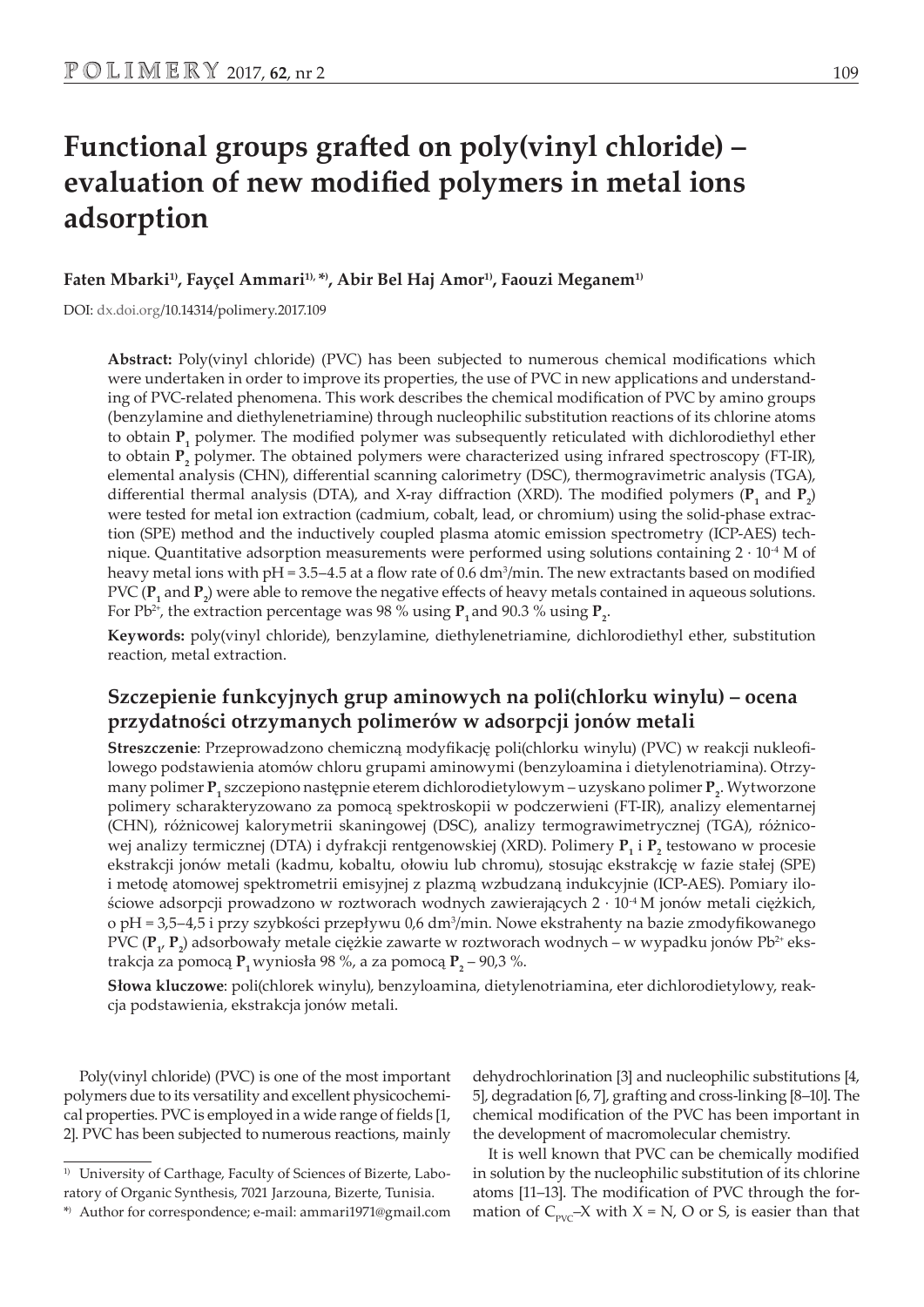with  $C_{\text{pyc}}$ –C [14]. The present work is aimed to perform a functionalization of PVC by nucleophilic substitution reactions with amine groups (benzylamine and diethylenetriamine) and by chemical grafting of dichlorodiethyl ether group. The new products based on modified PVC (**P1** and  $P_2$ ) were able to remove toxic pollutants from wastewater. Several techniques are available for the study of the elimination of these toxic products from wastewater. Adsorption process is one of the most important methods for the removal of toxic organics, using several types of adsorbents, such as polymeric adsorbents [15].

This work has evaluated the efficiency of a modified polymer in the removal of toxic metals from the environment and especially from wastewater since water pollution is a major worldwide issue caused by contamination from several toxic pollutants [16, 17].

## **EXPERIMENTAL PART**

#### **Materials**

Commercial PVC  $(\mathbf{P}_0)$  ( $M_r$  = 48 000) and benzylamine were purchased from Fluka. *N*,*N*-Dimethylformamide (DMF), diethylenetriamine (99 %), dichlorodiethyl ether and  $Cr(NO<sub>3</sub>)<sub>3</sub> \cdot 9 H<sub>2</sub>O$  (99 %) were produced by Sigma-Aldrich. CdCl<sub>2</sub>  $\cdot$  H<sub>2</sub>O (98 %), Pb(NO<sub>3</sub>)<sub>2</sub> (98 %) and  $CoCl_2 \cdot 6H_2O$  (99 %) were provided by Fluka. Diethyl ether was bought from Panreac. Potassium iodide (KI) and sodium hydroxide (NaOH) were purchased from Prolabo.

### **Chemical functionalization of PVC**

In order to make the polymer (PVC) more reactive, we performed the Conant–Finkelstein reaction with the aim to replace the chlorine atoms of the pure PVC with iodine ones through a nucleophilic substitution mechanism [18].

#### **Preparation of amino-PVC**

2 g of PVC polymer (32 mmol Cl/g) were dissolved in 30 cm<sup>3</sup> of DMF and 2 cm<sup>3</sup> of benzylamine  $(1.96 \text{ g})$ , 18.3 mmol),  $0.5$  g of KI and 2 cm<sup>3</sup> of diethylenetriamine (1.91 g, 18.5 mmol) were then added. The reaction mixture was stirred at 125 °C for 24 h and then cooled to the room temperature. The compound was collected by filtration, treated with a 0.1 M aqueous solution of NaOH, filtered and washed several times with distilled water. The modified polymer was dried for 24 h at the room temperature, crushed and washed with diethyl ether and distilled water. Finally, the obtained polymer (P<sub>1</sub>) was dried in an oven for 12 h at 60 °C to evaporate water and the residual solvent was evaporated under vacuum at 70 °C for 48 h.

#### **Grafting of dichlorodiethyl ether on amino-PVC**

2 g of previously modified PVC (**P1** ) was dissolved in 30  $\text{cm}^3$  of DMF and 6  $\text{cm}^3$  of dichlorodiethyl ether were added to the solution. The reaction mixture was stirred and heated at 125 °C for 24 h. The resulting product was filtered and washed with water. Then, the modified polymer was dried for 24 h at the room temperature and washed with diethyl ether and distilled water. The obtained polymer ( $\mathbf{P}_2$ ) was dried in an oven for 12 h at 60 °C and finally dried under vacuum at 70 °C for 48 h.

## **Extraction of some metal ions**

The work consisted in using the polymers modified by amino and dichlorodiethyl ether groups for the removal of metal ions ( $Cr^{3+}$ ,  $Cd^{2+}$ ,  $Pb^{2+}$ , or  $Co^{2+}$ ) using solid phase extraction method (SPE).

#### **Metal ion extraction method**

Aqueous metal salt solutions of  $Cr(NO<sub>3</sub>)<sub>3</sub> \cdot 9 H<sub>2</sub>O$ ,  $CdCl_2 \cdot H_2O$ ,  $Pb(NO_3)_2$ , and  $CoCl_2 \cdot 6H_2O$  were prepared at a known concentration of  $2 \cdot 10^{-4}$  mol/dm<sup>3</sup> with the pH of each aqueous solution varying between 3.5 and 4.5. Then 0.1 g of the modified polymer (powder was crushed in a mortar and was sieved through *a* ≤ 100 μm sieve) was washed several times with distilled water to remove any possible salts present. The washed polymer was directly added to a flask  $(V = 30 \text{ cm}^3)$  containing 20 cm<sup>3</sup> of the metal ion solution at the room temperature and subjected to stirring in order to determine the optimal extraction time according to the change in conductivity (σ) of the aqueous solution with time. Finally, the suspension was filtrated and the metal content in the filtrate evaluated by the inductively coupled plasma atomic emission spectrometry (ICP-AES) analysis.

#### **Methods of testing**

The infrared analysis using the (ATR FT-IR) technique was carried out on a Thermo Scientific Nicolet FTIR 200 spectrophotometer with a scanning range between 4000 and 400 cm−1.

Differential scanning calorimetry (DSC) was performed on a SETARAM DSC 131. Differential thermal analysis (DTA) and thermogravimetric analysis (TGA) were performed on a SETARAM TGA 92 device.

The X-ray diffraction analysis (XRD) was done on a Bruker D8 Advance apparatus.

The pH was measured with a pH and conductivity meter, VWR / CO 3000L.

An elemental analysis of N was performed using a Perkin-Elmer Analyzer CHN Series II 2400.

The extraction percentage of each metal ion by synthesized polymers was obtained with inductively coupled plasma atomic emission spectrometry (ICP-AES) which was done on a Horiba Jobin Yvon spectrometer (Activa model). The wavelengths of the metal ions (Cr, Cd, Pb, or Co) were recorded in the following order: 267.719, 226.502, 220.353, and 238.892 nm.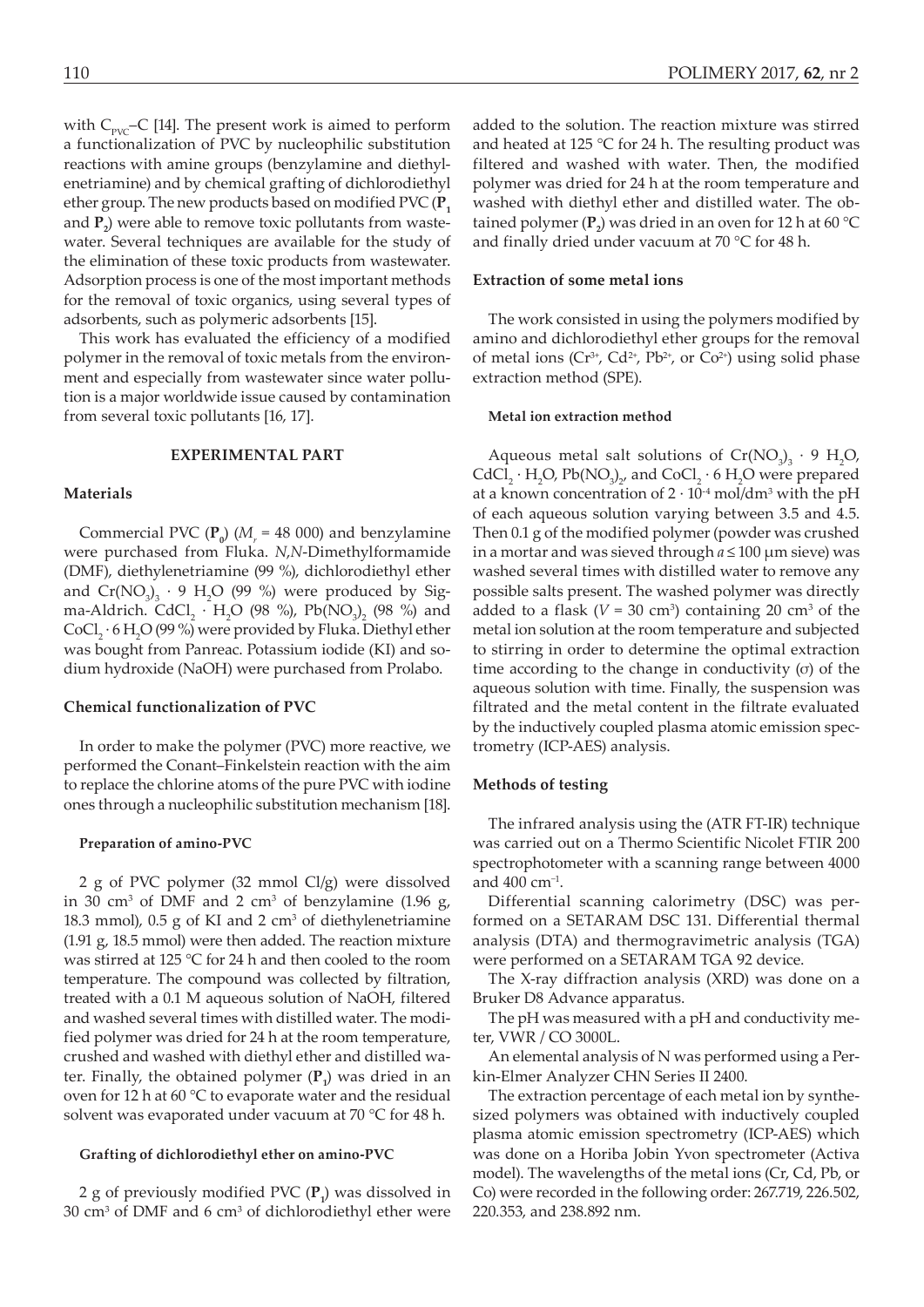The results of the metal ion extraction for each synthesized polymer were expressed as percentages, of their initial concentration. The percentage was calculated using the following expression:  $E = [(Ci - Cf) / Ci] \cdot 100\%$ 

where: *Ci* – the initial concentration of the metal in aqueous solution, *Cf* – the concentration of the remaining quantity of the metal ion in aqueous solution after 24 hours.

#### **RESULTS AND DISCUSSION**

#### **Analysis of the modified polymers**

#### **IR spectroscopy**

The IR spectroscopy analysis of the modified polymer  $(\mathbf{P}_1)$  clearly shows that a substitution reaction takes place, as indicated by the appearance of characteristic bands of the amino groups at 3434 and 3310 cm<sup>-1</sup> corresponding to  $NH_2$  and NH, respectively, and also an absorption at 1665 cm-1 corresponding to N-H bending in plane. An absorption at  $1467 \text{ cm}^{-1}$  corresponding to aromatic C=C is also observed, confirming the presence of the benzene ring in polymeric chains of PVC. However, the spectrum also shows the presence of the chlorine stretching vibration bands ( $v_{c-}$ ) with low intensity at 701 cm<sup>-1</sup>. This indicates that some chlorine atoms have not entirely disappeared. All the characteristic bands observed for  $P_1$  were also seen in the FT-IR spectrum of  $\mathbf{P}_{\mathbf{2}}$  (Fig. 1), with an increase in the intensity of the valence band corresponding to C–O–C which appears at around 1050–1170 cm<sup>-1</sup>. This finding confirmed the grafting of ether group (dichlorodiethyl ether) on the amino-PVC.



Fig. 1. FT-IR spectra of:  $P_{0}$ ,  $P_{1}$ , and  $P_{2}$ 

Comparison of the FT-IR spectra for  $P_1$  and  $P_2$  with that of  $\mathbf{P}_{0}$  clearly shows the modification of  $\mathbf{P}_{0}$  given that the  $\mathbf{P}_{0}$  spectrum has absorption bands at 701 cm<sup>-1</sup>, corresponding to the C-Cl band, and two absorption bands at  $2860$  cm<sup>-1</sup> and at  $2930$  cm<sup>-1</sup> for symmetric and asymmetric  $CH_{2'}$  respectively, which are only present in  $\mathbf{P}_{0}$  (Table 1). Finally, the absence of the chlorine stretching vibration

**T a b l e 1. FT-IR spectroscopic data for P<sup>0</sup> and modified polymers P**<sub>1</sub> **and P**<sub>2</sub>

| Characteristic vibration                    | Wave number, $cm-1$ |           |           |  |
|---------------------------------------------|---------------------|-----------|-----------|--|
|                                             | $P_{0}$             | $P_{1}$   | $P_{2}$   |  |
| -CH, asymmetric and<br>symmetric vibrations | 2930-2860           | 2930-2860 | 2930-2860 |  |
| -C-Cl vibration                             | 701                 | 701       |           |  |
| -NH, asymmetric and<br>symmetric vibrations |                     | 3434-3310 | 3437-3310 |  |
| N-H bending                                 |                     | 1665      | 1617      |  |
| $C=C$ aromatic                              |                     | 1467      | 1465      |  |
| $C$ -O-C ether                              |                     |           | 1170-1050 |  |

#### **Elemental analysis**

Comparing the element percentages (% C, % H, and % N) for  $P_1$  and  $P_2$  with those of  $P_0$  clearly proves that a chemical change has happened. This is especially clear from the nitrogen percentage which increased from 0 %  $(\mathbf{P}_0)$  to 6.31 % and 5.08 % for  $\mathbf{P}_1$  and  $\mathbf{P}_2$ , respectively. The percentage of other elements (C and H) also increased (Table 2).

**T a b l e 2. Elemental analysis for P<sup>0</sup> and modified polymers**   $P_1$  and  $P_2$ 

| Sample<br>name   | % $C$ | % H  | %N   | $\%$ $\sum_{C, H, N}$ |
|------------------|-------|------|------|-----------------------|
| $P_{0}$          | 38.85 | 4.73 | 0.00 | 43.58                 |
| $\mathbf{P}_{i}$ | 65.25 | 8.29 | 6.31 | 79.85                 |
|                  | 69.08 | 5.43 | 5.08 | 79.59                 |

## DSC and DTA-TGA characterization of  $P_{0}$ ,  $P_{1}$  and  $P_{2}$

The DSC curve of the commercial  $\text{PVC}(\mathbf{P}_{0})$  recorded from a sample of mass  $m = 7.6$  mg with a heating rate of 20 °C/min in the temperature range from 25 to 500 °C showed that the  $T_{\rm g}$  is 83 °C (Fig. 2) and the melting point is 279 °C.

On the other hand, the DTA-TGA curves of  $P_0$ (*m* = 14.5 mg) also showed the presence of endothermic peak (melting point) around 276 °C which was accompanied by a significant weight loss of 62.62 % (Fig. 3).

The DSC curve of  $P_1$  recorded from a sample of mass  $m = 8.68$  mg with the heating rate of 20 °C/min in the temperature range from 25 to 500 °C, showed three peaks: two endothermic and one exothermic. The first endothermic peak was observed at 95 °C and probably corresponds to the evaporation of residual water; the exothermic peak was observed at 184 °C showing the reorganization of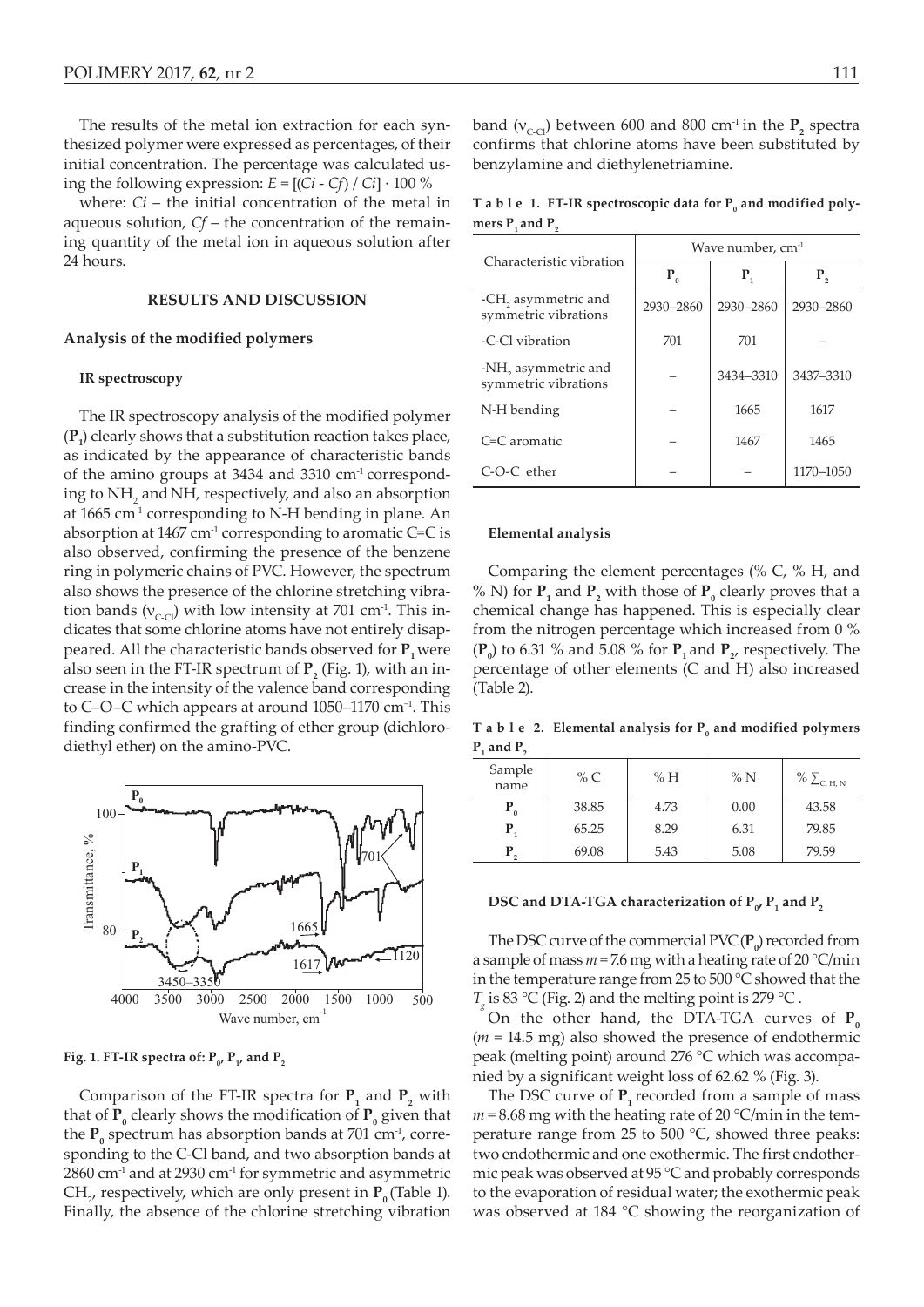

Fig. 2. DSC thermogram of P<sub>0</sub>

polymeric chains without weight loss. The other endothermic peak at 328 °C shows the decomposition of the polymer (Fig. 4). On the other hand, the DTA-TGA curves of  $P_1$  recorded from a sample of  $m = 8.4$  mg with the heating rate of 20 °C/min in the temperature range of 25 to 500 °C (Fig. 5) showed an endothermic peak at 63 °C corresponding to the weight loss of 5.95 % that can be explained with the departure of water molecules. The range between 271 °C and 450 °C corresponds to a significant weight loss of 39 %; this has been attributed to the start of the polymer decomposition. The decomposition contin-



**Fig. 4. DSC thermogram of P**<sub>1</sub> **Fig. 5. DTA-TGA curves of P**<sub>1</sub> **Fig. 5. DTA-TGA curves of P**<sub>1</sub>



Fig. 6. DSC thermogram of P<sub>2</sub> **Fig. 7. DTA-TGA curves of P<sub>2</sub> Fig. 7. DTA-TGA** curves of P<sub>2</sub>



Fig. 3. DTA-TGA curves of P<sub>0</sub>

ues for temperatures above 450 °C until the total decomposition of the polymer chains.

The DSC curve of  $P_2$  (Fig. 6) was obtained from a sample of *m* = 5.53 mg and showed three peaks: one endothermic and two exothermic observed at 93 °C, 185 °C, and 338 °C, respectively. The first peak (93 °C) could be attributed to the evaporation of residual water. The exothermic peak in the temperature range between 150 °C and 250 °C marks the start of the polymer decomposition. The peak



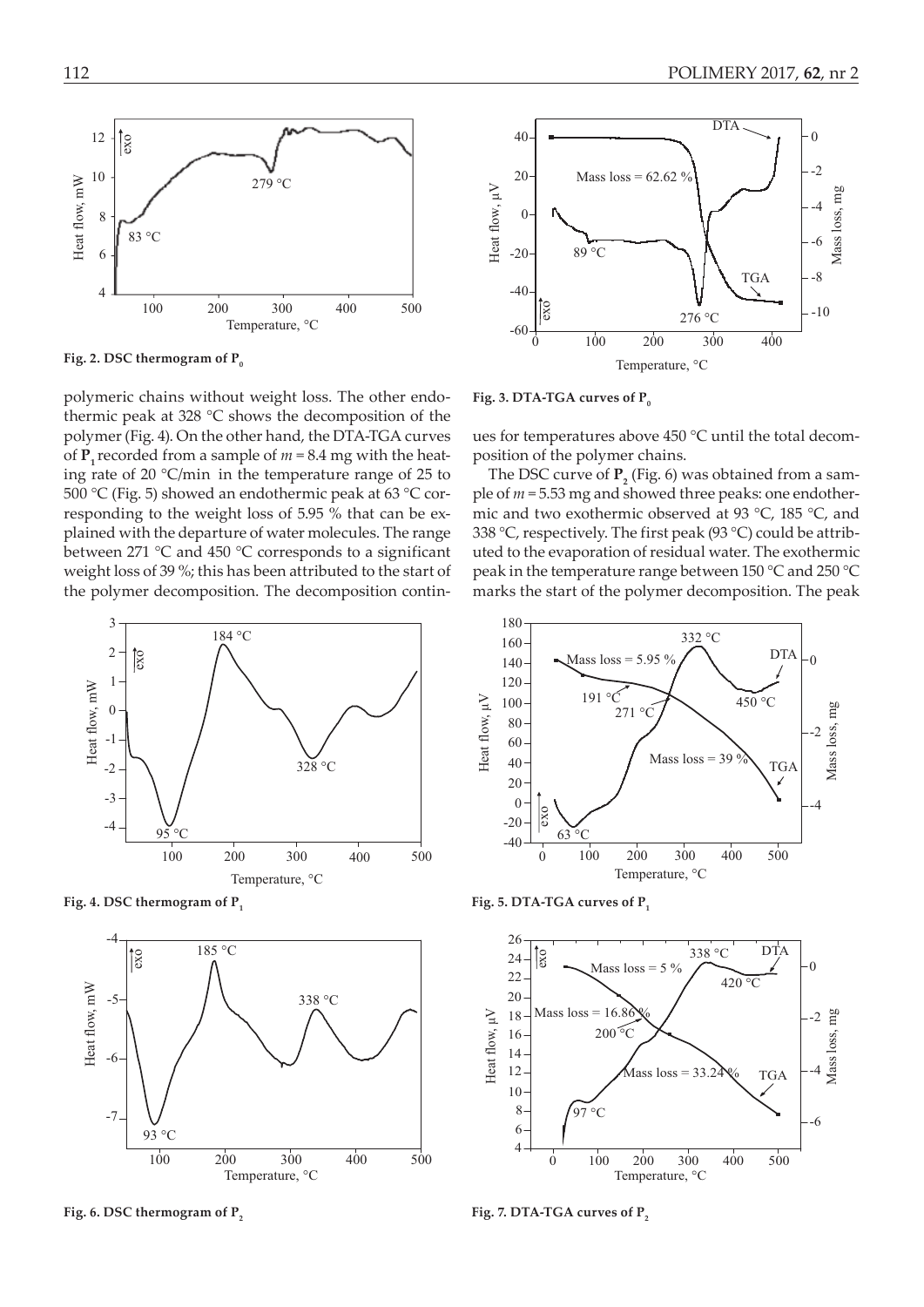at 338 °C has been attributed to the decomposition of the polymer. The DTA-TGA curves for **P**<sub>2</sub> were performed on 12.3 mg samples with the heating rate of 20 °C/min. The results were recorded between 50 and 450 °C (Fig. 7).

The analysis showed three peaks: one endothermic and two exothermic. The first peak at 97 °C was accompanied by the weight loss of 5 % corresponding to the departure of water molecules. The other peaks, observed at 200 and 338 °C, respectively, were accompanied by a significant weight loss of 33.24 % which may suggest that the polymer decomposition took place stepwise. In fact, the decomposition continues for temperatures above 400 °C until the total decomposition of the polymer chains (Table 3).

**T** a **b**  $1 \text{ e } 3$ . DSC analysis of  $P_{0'}P_1$  and  $P_2$  and their structures **by XRD**

| Sample<br>name |    | endo<br>$\circ$ | exo<br>$\circ$ | $X$ -ray  |
|----------------|----|-----------------|----------------|-----------|
| $P_0$          | 83 | 279             |                | Amorphous |
|                |    | 95; 328         | 184            | Amorphous |
|                |    | 93              | 185; 338       | Amorphous |

 $T_{g}$  – glass transition temperature, it only appears in the case of **P**<sub>*a*</sub> (Fig. 2),  $T_{\text{endo}}$  – endothermic transformation,  $T_{\text{exo}}$  – exothermic transformation.

#### **XRD characterization of the samples**

The suspension of the final modified polymer with the metallic aqueous solution was filtered, and the com-



**Fig. 8. X-ray diffractograms of:**  $P_{0}$ **,**  $P_{1}$ **,**  $P_{2}$ **,**  $P_{2}$ **-Cr<sup>3+</sup>,**  $P_{2}$ **-Pb<sup>2+</sup>, and**  $P_2$ **-Cd<sup>2+</sup>** 

pound collected in the filter paper was dried at the room temperature and then analyzed with X-ray.

The X-ray diffractograms for  $P_{\alpha}$ ,  $P_1$  and  $P_2$  in the  $2\theta = 5 - 60^{\circ}$  range do not show any diffraction peaks. This result indicates that these polymers have an amorphous structure. Their XRD for  $P_2$ -Cr<sup>3+</sup>,  $P_2$ -Pb<sup>2+</sup> and  $P_2$ -Cd<sup>2+</sup> have a characteristic peak at  $2\theta = 38^\circ$  which is absent for  $P_1$  and **P**<sub>2</sub> in the  $2\theta = 5-60^{\circ}$  range. The diffractograms also show the absence of a bump at  $2\theta = 10^{\circ}$  for  $P_2$ -Cr<sup>3+</sup>,  $P_2$ -Pb<sup>2+</sup> and **P**<sub>2</sub>-Cd<sup>2+</sup> complexes. The significance of this situation in-

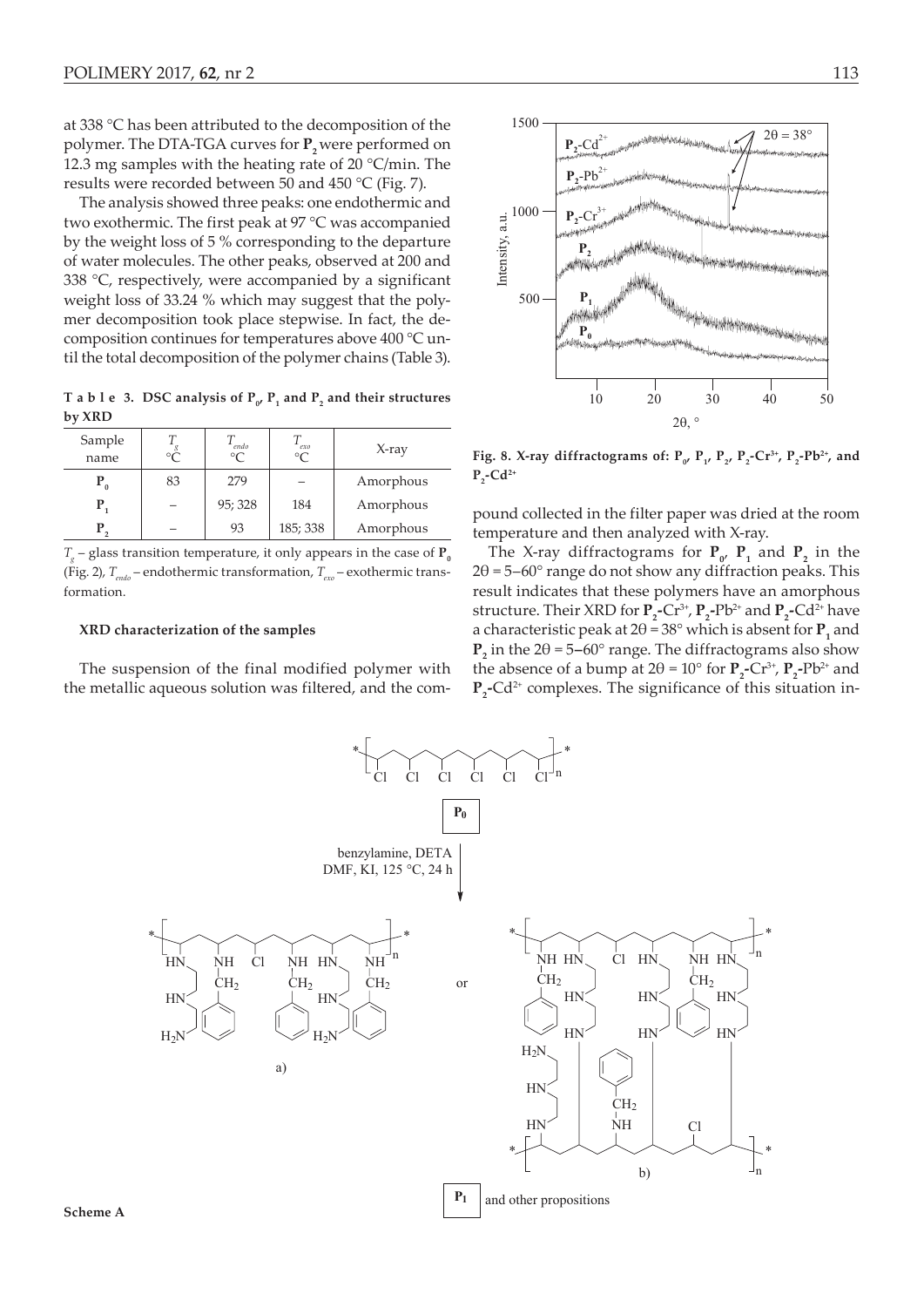dicates the insertion of the  $M<sup>n+</sup>$  cation [Cr(III), Pb(II), or Cd(II)] in  $P_2$  cavity (Fig. 8).

# **Proposed structures of P<sup>1</sup> and P<sup>2</sup>**

# $P_{1}$  structure

The different analyses of the modified polymer  $(\mathbf{P}_1)$ prove the modification of commercial PVC  $(\mathbf{P}_{0})$  during the substitution reactions by benzylamine and diethylenetriamine. A possible structure of  $P_1$  is shown in

Scheme A. Some chlorine atoms are still present in the proposed structures.

The IR spectrum of  $P_1$  shows that the chlorine stretching vibration bands ( $v_{c-Cl}$ ) have not entirely disappeared; this suggests the presence of some chlorine atoms in  $P_1$ structures.

# $\mathbf{P}_2$  structure

**P1** has been grafted with dichlorodiethyl ether. A possible structure of  $P_2$  is shown in Scheme B. The proposed

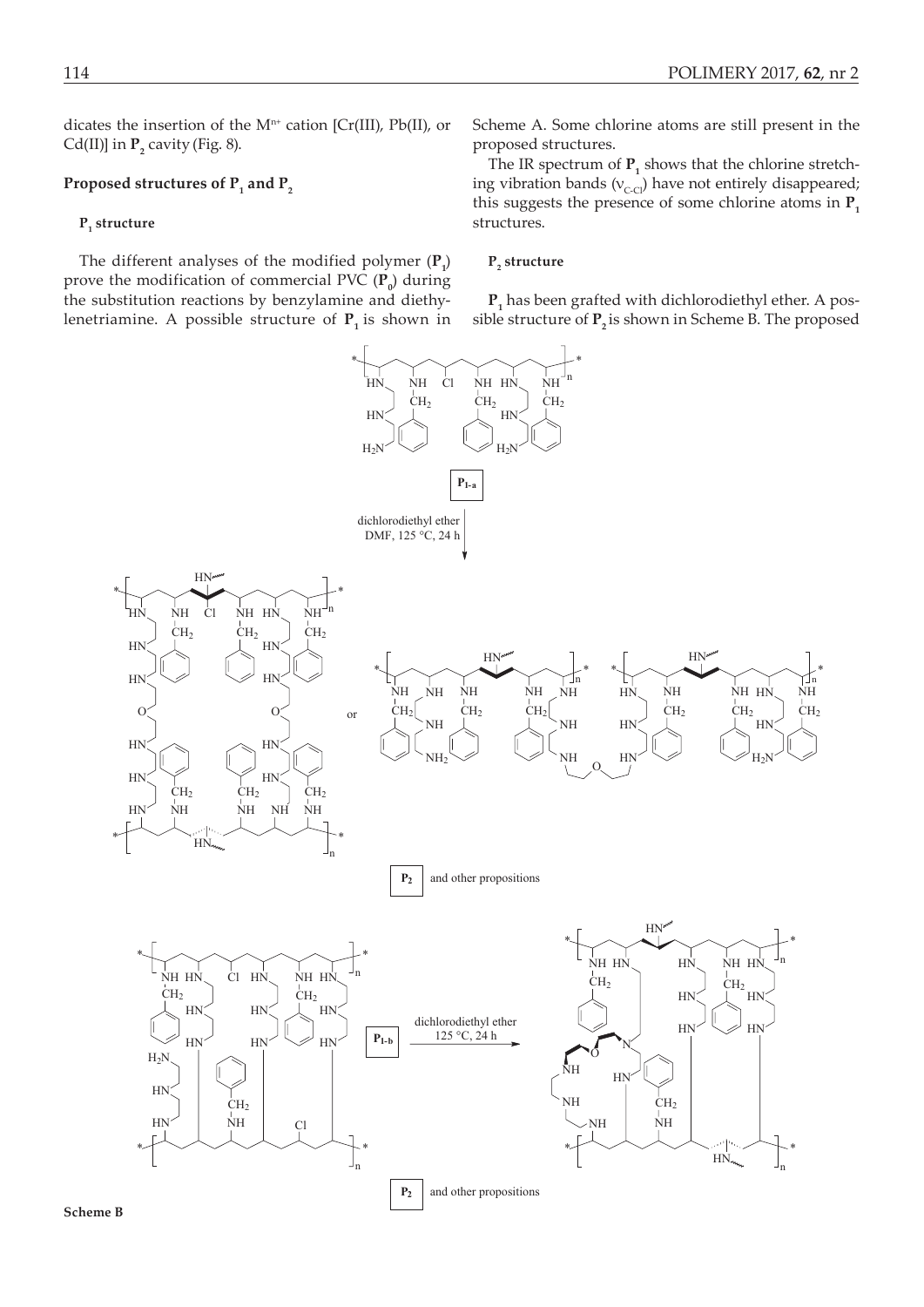

Fig. 9. Variation curves of electrical conductivity with time for aqueous solutions of metal cations (Pb<sup>2+</sup>, Cd<sup>2+</sup>, Co<sup>2+</sup>, or Cr<sup>3+</sup>) in contact  $\text{with } \mathbf{P}_1 \text{ and } \mathbf{P}_2$ 

structures are suggested by the complete disappearance of the  $v_{c,cl}$  band from the IR spectrum.

#### **Metal cation extraction using modified polymers**

#### **Kinetic study**

The kinetic study showed that the optimum extraction time obtained with polymers  $P_1$  and  $P_2$  is of approximately 24 h. The extraction results are the average of three experiments.

Figure 9 shows variation curves of average electrical conductivity with time for metal cations  $(Pb^{2+}, Cd^{2+}, Co^{2+}, Pb^{2+})$ or  $Cr^{3+}$ ) in contact with the modified polymers ( $\mathbf{P}_1$  and  $\mathbf{P}_2$ ).

#### **Percentages of metal cations extraction**

The extraction percentages of metal ions  $(Cr^{3+}, Co^{2+},$  $Cd^{2+}$ , or  $Pb^{2+}$ ) with the synthesized polymer  $(\mathbf{P}_1)$  varied between 45 and 98 % and between 65.1 and 96.65 % for the other polymer  $(\mathbf{P}_2)$  (Table 4, Fig. 10).



**Fig. 10. Percentages of metal cations extraction with the poly**mers  $P_0$ ,  $P_1$  and  $P_2$ 

The extraction power of  $P_1$  in the cases of the studied metals followed the following increasing selectivity order:  $Cr^{3+} \ll Co^{2+} \ll Cd^{2+} \ll Pb^{2+}$ , while the second polymer followed another order:  $Co^{2+} \ll Pb^{2+} < Cd^{2+} < Cr^{3+}$ . The extraction percentages using  $P_1$  indicated more selectivity for Pb(II) with the percentage of 98 %, while  $P$ <sub>2</sub> showed more selectivity for Cr(III) with the percentage of 96.65 %.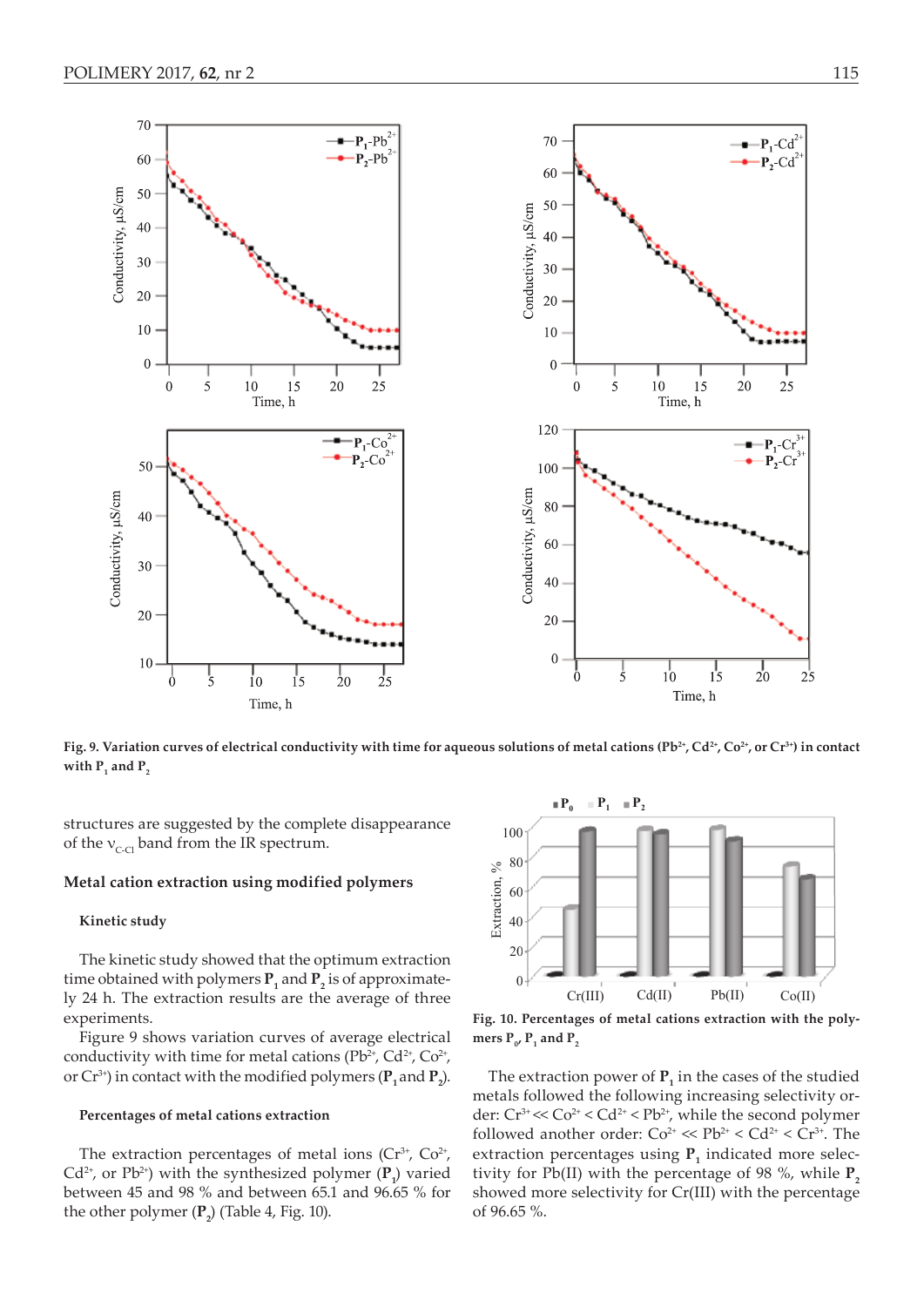| Metal ions | Utilized salts     | pΗ<br>$(C = 2 \cdot 10^{-4} \text{ M})$ | E with $P_{0}$<br>$\%$ | E with $P_1$<br>$\%$ | $E$ with $P_{2}$<br>$\%$ |
|------------|--------------------|-----------------------------------------|------------------------|----------------------|--------------------------|
| $Cr^{3+}$  | $Cr(NO3)3 · 9 H2O$ | 3.5                                     |                        | $45.00 \pm 0.23$     | $96.65 \pm 0.79$         |
| $Cd2+$     | CdCl,·H, O         | 4.0                                     |                        | $97.20 \pm 0.41$     | $94.85 \pm 0.67$         |
| $Pb^{2+}$  | $Pb(NO_3)$         | 3.7                                     |                        | $98.00 \pm 0.62$     | $90.30 \pm 0.80$         |
| $Co2+$     | CoCl, 6H, O        | 4.5                                     |                        | $73.50 \pm 1.13$     | $65.10 \pm 1.23$         |

**T a b l e 4. Extraction percentages of metal cations (Cr3+, Pb2+, Cd2+, or Co2+) with modified polymers** 

Complexation with  $M^{2+}$  (Pb<sup>2+</sup>, Cd<sup>2+</sup>, and Co<sup>2+</sup>) proved to be the best for  $P_1$  given that the extraction percentages were 98, 97.2 and 73.5 % respectively for  $Pb^{2+}$ ,  $Cd^{2+}$ , and  $Co<sup>2+</sup>$ . These results can be explained by the compatibility between the size of the metal ion and the size of the complexing cavity and the type of hetero-atom ligands (oxygen and nitrogen atoms). This type of atoms (N, O) is able to fix the metal through noncovalent bonds (van der Waals bonds). According to the  $P_1$  and  $P_2$  structures

(Schemes A and B), there are several types of macrocyclic complexing cavities (Schemes C and D).

The retention of metal cations can also be explained by the presence of an electron-rich  $\pi$  system (benzene ring), this type of interaction was explained by the noncovalent cation- $\pi$  interactions theory [19]. In the case of Cr(III), the polymer  $P_2$  (96.65 %) is a better extractant than  $P_1$  (45 %);  $P_2$  accepts  $Cr^{3+}$  better, which is the least voluminous ion of those studied. Based on the hard-soft acid-base the-



**Scheme C**